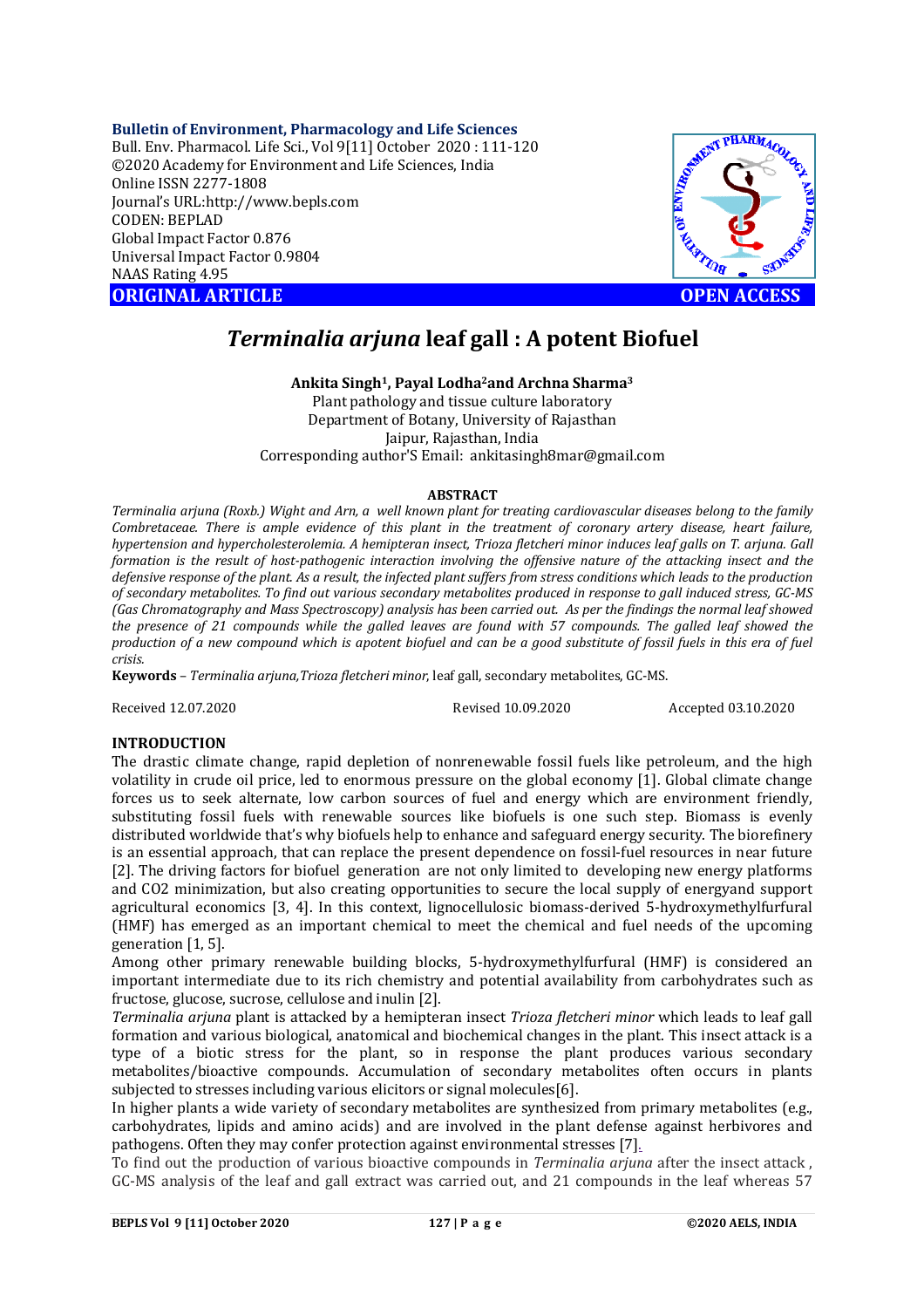### **Singh** *et al*

compounds in the leaf galls were registered. In the leaf gall, the most abundant compound observed was 2-Furancarboxaldehyde, 5-(hydroxymethyl)- representing 46.14% of the total area. This compound is commonly known as 5-Hydroxyl Methyl Furfural (HMF) and has its wide application as a potent biofuel. Biomass derived 5-hydroxymethylfurfural (HMF) has emerged as an important platform chemical for the production of value added chemicals and liquid fuels that are currently obtained from petroleum [8].

### **MATERIAL AND METHODS**

### **Dry Powder Preparation**

Normal and infected leaves of the plant were collected from various localities of Jaipur, Rajasthan in the months of June, July, 2017. Normal and infected (galled) leaves were then shade dried separately. They were then pulverized to powder with the mechanical grinder.

### **Preparation of Extract**-

5 gm powder of normal and galled leaves was weighed and was extracted with methanol (70-80ºC) by hot continuous percolation method in soxhlet apparatus for 24 hours. The extract was taken and filtered through whatmann filter paper. Then extract was concentrated by rotary evaporator to obtain extract.

# **GC-MS (Gas Chromatography and Mass Spectroscopy) analysis**

The GC-MS analysis of methanolic extract of normal and galled leaves of Terminalia *arjuna* was carried out on Shimadzu QP-2010 plus with thermal desorption system TD 20. It includes auto sampler and a gas chromatograph which interfaced to a mass spectrophotometer. The column size of this system is 30m  $\times$ 0.25mm i.d  $\times$  0.26um with a film thickness of 0.26mm, composed of 5MS (5% diphenyl/ 95% dimethyl poly siloxane). Helium gas (99.999%) was used as carrier gas at constant flow rate of 1ml/min. The 2µl injection volume of sample was utilized with split ratio of 10:1. The injector temperature was programmed initially at 280°C, the ion-source temperature was 200 °C, the oven temperature was programmed from 110°C (for 4 min), with an increase of 10 °C/min to 200°C, then 5 °C/min to 280°C, ending with a 9 min isothermal at 280 °C. Mass spectra were analyzed using electron impact ionization at 70 eV. The total running time for each sample was 45 min.

### **Identification of phytochemical**

Interpretation of phytochemical present in the sample was conducted using NIST, having more than 62,000 patterns and Wiley8 Library. The comparison of unknown spectrum with known spectrum of various components was done by stored spectrum of NIST library and Wiley8 Library. The name, molecular weight and structure of the components were ascertained.

## **RESULT**

Gas chromatography–mass spectrometry (GC-MS) is an analytical method that combines the features of gas-chromatography and mass spectrometry to identify different substances within a test sample. MS is wide ranging analytical technique, which identify the charged species according to their mass to charge ratio (M/Z). GC-MS is one of the best techniques to identify the constituents of volatile compounds. The GC-MS analysis of *T. arjuna* normal leaf showed the presence of twenty one compounds and galled leaf showed the presence of fifty seven compounds. The identification of the phytochemical compounds was confirmed based on the peak area, retention time and molecular formula. The active principles with their retention time (RT), area percentage, compound.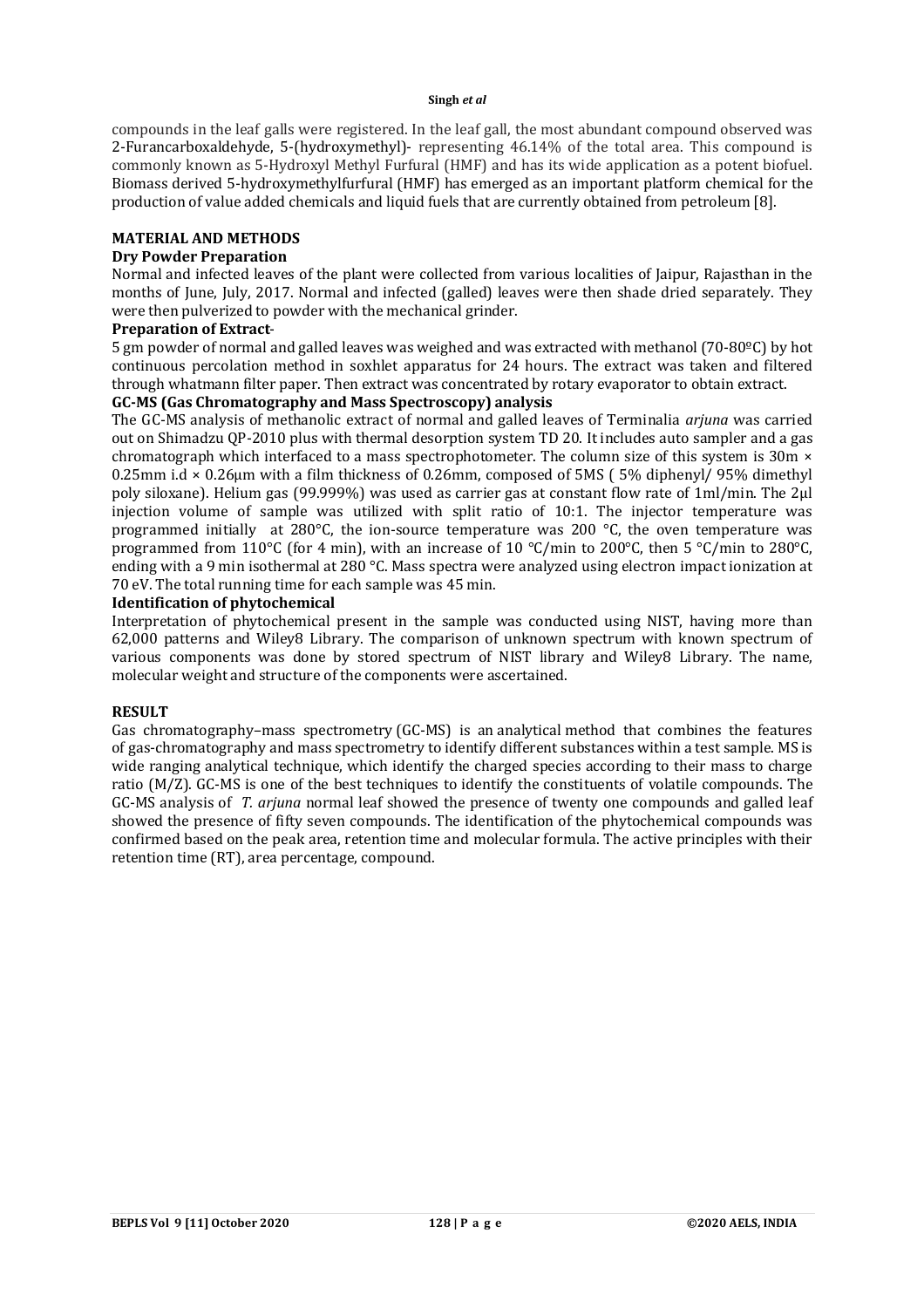



Figure 1:- Shows GC-MS Chromatogram of Normal leaf of *Terminalia arjuna.*

| Table 1:- Compounds identified from methanolic extract of Normal leaf of Terminalia arjuna using GC-MS |
|--------------------------------------------------------------------------------------------------------|
| analysis.                                                                                              |

| Peak#          | R.Time | Area     | Area%  | Name                                                        |
|----------------|--------|----------|--------|-------------------------------------------------------------|
| 1              | 6.165  | 893997   | 4.21   |                                                             |
| $\overline{2}$ | 8.225  | 144980   | 0.68   | (3S)-(-)-3-Acetamidopyrrolidine                             |
| $\overline{3}$ | 9.548  | 3715795  | 17.51  | .beta.-D-Glucopyranose, 1,6-anhydro-                        |
| $\overline{4}$ | 10.158 | 716706   | 3.38   | 3,6-DIMETHYL-3-OCTENE-2,7-DIONE                             |
| 5              | 10.275 | 178361   | 0.84   | 1,5,5-Trimethyl-6-[3-acetoxybutyl]-3,6-epidioxycyclohexene  |
| 6              | 10.416 | 539218   | 2.54   |                                                             |
| 7              | 10.867 | 185117   | 0.87   | cis-Z-.alpha.-Bisabolene epoxide                            |
| 8              | 11.121 | 1437993  | 6.78   | 1,2,3-PROPANETRICARBOXYLIC ACID, 2-HYDROXY-,                |
| 9              | 11.227 | 553417   | 2.61   | 3-BUTEN-2-OL, 4-(2,6,6-TRIMETHYL-1-CYCLOHEXEN-              |
|                |        |          |        |                                                             |
| 10             | 12.248 | 340121   | 1.60   | TETRADECANOIC ACID                                          |
| 11             | 12.625 | 473449   | 2.23   | 2(4H)-BENZOFURANONE, 5,6,7,7A-TETRAHYDRO-6-H                |
|                |        |          |        |                                                             |
| 12             | 12.948 | 435132   | 2.05   | 2,6,10-TRIMETHYL,14-ETHYLENE-14-PENTADECNE                  |
| 13             | 13.204 | 196003   | 0.92   | 3,7,11,15-Tetramethyl-2-hexadecen-1-ol                      |
| 14             | 13.393 | 520366   | 2.45   | Cyclopropanenonanoic acid, 2-[(2-butylcyclopropyl)methyl]-, |
| 15             | 13.854 | 363537   | 1.71   | Pentadecanoic acid, 14-methyl-, methyl ester                |
| 16             | 14.276 | 4128398  | 19.45  | n-Hexadecanoic acid                                         |
| 17             | 15.579 | 251098   | 1.18   | 9,12,15-Octadecatrienoic acid, methyl ester, (Z,Z,Z)-       |
| 18             | 15.766 | 185680   | 0.87   | OCTADECANOIC ACID, METHYL ESTER                             |
| 19             | 15.999 | 4844516  | 22.83  | 9,12,15-Octadecatrienoic acid, (Z,Z,Z)-                     |
| 20             | 16.149 | 808161   | 3.81   | Octadecanoic acid                                           |
| 21             | 20.221 | 310617   | 1.46   | Di-n-octyl phthalate                                        |
|                |        |          |        |                                                             |
|                |        | 21222662 | 100.00 |                                                             |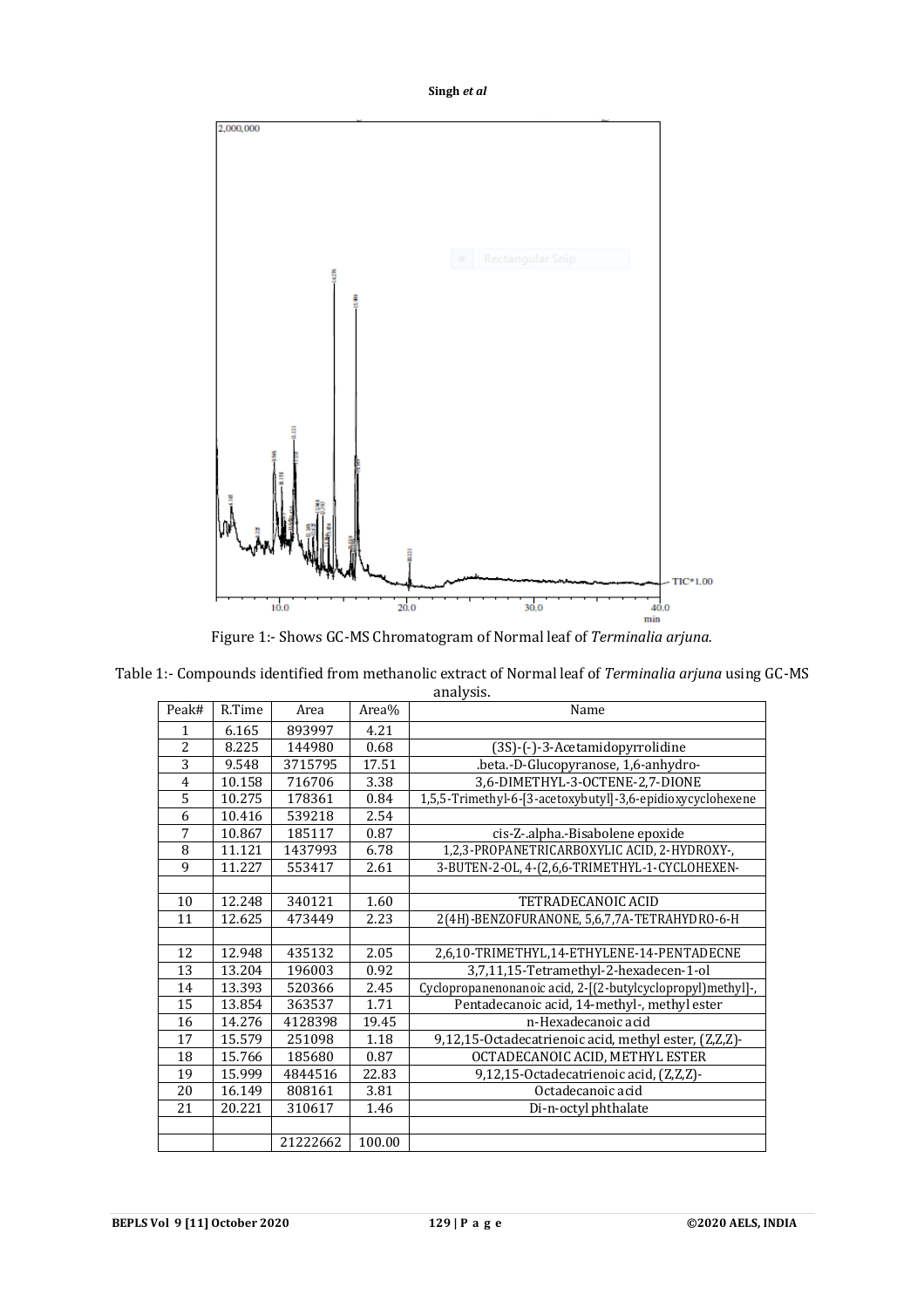**Singh** *et al*



Figure 2: Shows GC-MS Chromatogram of Galled leaf of *Terminalia arjuna.*

|  |  | Table 2:- Compounds identified from methanolic extract of Galled leaf of <i>Terminalia arjuna</i> using GC-MS analysis. |  |  |  |  |  |  |  |  |
|--|--|-------------------------------------------------------------------------------------------------------------------------|--|--|--|--|--|--|--|--|
|--|--|-------------------------------------------------------------------------------------------------------------------------|--|--|--|--|--|--|--|--|

| Peak#          | R.Time | Area      | Area% | Name                                                           |  |
|----------------|--------|-----------|-------|----------------------------------------------------------------|--|
| $\mathbf{1}$   | 6.030  | 181567834 | 46.14 | 2-Furancarboxaldehyde, 5-(hydroxymethyl)-                      |  |
| $\overline{2}$ | 7.199  | 4715760   | 1.20  | 1-[N-Methylpiperazine]ethanol                                  |  |
| $\overline{3}$ | 8.247  | 2236383   | 0.57  | 1-Isopropoxy-2,2,3-trimethylaziridine (sin)                    |  |
| $\overline{4}$ | 9.106  | 2619147   | 0.67  | 2-Cyclohexen-1-one, 2-hydroxy-3-methyl-6-(1-methylethyl)-      |  |
| 5              | 9.903  | 2567258   | 0.65  |                                                                |  |
| 6              | 10.012 | 1476144   | 0.38  | N,N-BIS(2-HYDROXYETHYL)DODECANAMIDE                            |  |
| 7              | 10.419 | 287961    | 0.07  | 1,2-BENZENEDICARBOXYLIC ACID, DIETHYL ESTER                    |  |
| 8              | 11.120 | 430107    | 0.11  | 1,2,3-PROPANETRICARBOXYLIC ACID, 2-HYDROXY-,                   |  |
| 9              | 11.254 | 348870    | 0.09  | Tricyclo[5.1.0.0(2,4)]octane-5-carboxylic acid, 3,3,8,8-tetram |  |
| 10             | 11.750 | 1717632   | 0.44  | 1-Oxetan-2-one, 4,4-diethyl-3-methylene-                       |  |
| 11             | 12.253 | 4310684   | 1.10  | TETRADECANOIC ACID                                             |  |
| 12             | 12.448 | 917476    | 0.23  | 1-HEPTADECENE                                                  |  |
| 13             | 12.678 | 1137234   | 0.29  | 2,3-Dioxabicyclo[2.2.2]oct-5-ene, 1-methyl-4-(1-methylethyl)-  |  |
| 14             | 12.814 | 325853    | 0.08  | 2-Cyclohexen-1-one, 4-hydroxy-3,5,5-trimethyl-4-(3-oxo-1-bu    |  |
| 15             | 12.948 | 2388381   | 0.61  | 2,6,10-TRIMETHYL,14-ETHYLENE-14-PENTADECNE                     |  |
| 16             | 13.202 | 660943    | 0.17  | 3,7,11,15-Tetramethyl-2-hexadecen-1-ol                         |  |
| 17             | 13.269 | 362104    | 0.09  | Pentadecanoic acid                                             |  |
| 18             | 13.393 | 2034438   | 0.52  | 3,7,11,15-Tetramethyl-2-hexadecen-1-ol                         |  |
| 19             | 13.731 | 299876    | 0.08  | 6,6,7-Trimethyl-octane-2,5-dione                               |  |
| 20             | 13.845 | 3006273   | 0.76  | Hexadecanoic acid, methyl ester                                |  |
| 21             | 14.118 | 1812239   | 0.46  | 9-Hexadecenoic acid                                            |  |
| 22             | 14.347 | 51746766  | 13.15 | n-Hexadecanoic acid                                            |  |
| 23             | 14.478 | 1153426   | 0.29  | 1-Nonadecene                                                   |  |
| 24             | 14.821 | 287976    | 0.07  | EICOSANOIC ACID, METHYL ESTER                                  |  |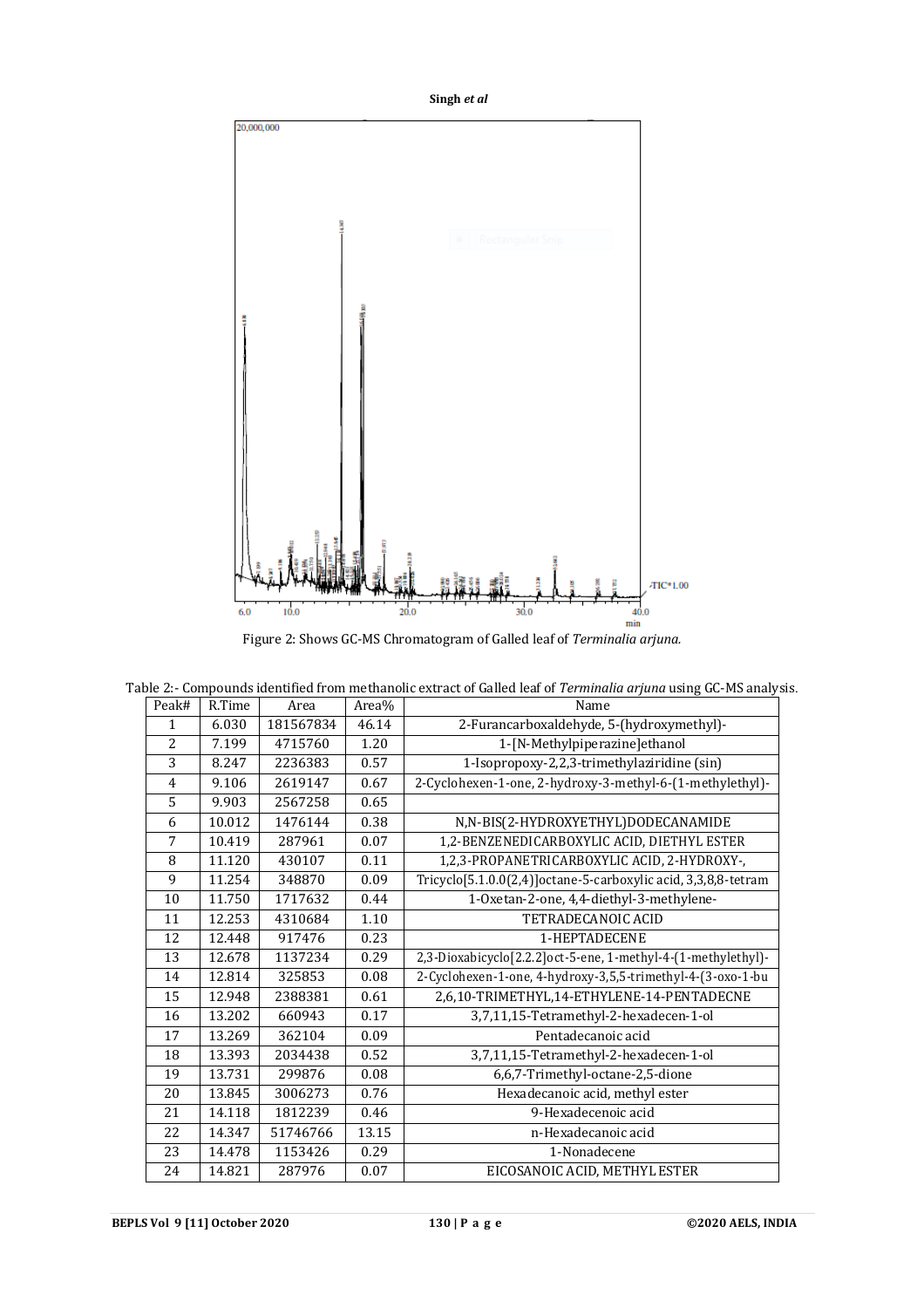| Singh et al |  |  |
|-------------|--|--|
|-------------|--|--|

| 25              | 15.231 | 894235    | 0.23   | Heptadecanoic acid                                 |
|-----------------|--------|-----------|--------|----------------------------------------------------|
| 26              | 15.394 | 593932    | 0.15   | 1-Hexadecanol                                      |
| 27              | 15.499 | 4154272   | 1.06   | 9,12-Octadecadienoic acid, methyl ester, (E,E)-    |
| 28              | 15.678 | 428015    | 0.11   | Phytol                                             |
| 29              | 15.759 | 1910683   | 0.49   | Octadecanoic acid, methyl ester                    |
| $\overline{30}$ | 16.018 | 57968644  | 14.73  | 6-Octadecenoic acid, (Z)-                          |
| 31              | 16.203 | 27605528  | 7.02   | Octadecanoic acid                                  |
| 32              | 17.211 | 340379    | 0.09   | 2,5-METHANO-1H-INDEN-7(4H)-ONE, HEXAHYDRO-         |
| $\overline{33}$ | 17.316 | 573705    | 0.15   | 1-OCTADECANETHIOL                                  |
| 34              | 17.551 | 897343    | 0.23   | EICOSANOIC ACID, METHYL ESTER                      |
| 35              | 17.973 | 4140030   | 1.05   | EICOSANOIC ACID                                    |
| 36              | 19.067 | 332973    | 0.08   | NONADECANOIC ACID                                  |
| $\overline{37}$ | 19.354 | 615304    | 0.16   | Octadecyl trifluoroacetate                         |
| $\overline{38}$ | 19.806 | 1234554   | 0.31   | DOCOSANOIC ACID, METHYL ESTER                      |
| 39              | 20.219 | 3333687   | 0.85   | Di-n-octyl phthalate                               |
| 40              | 20.428 | 1468602   | 0.37   | Docosanoic acid                                    |
| $\overline{41}$ | 22.990 | 356369    | 0.09   | TETRACOSANOIC ACID, METHYL ESTER                   |
| 42              | 23.426 | 205920    | 0.05   | 1-Hexadecanol, 2-methyl-                           |
| $\overline{43}$ | 24.165 | 800533    | 0.20   | 2,6,10,14,18,22-TETRACOSAHEXAENE, 2,6,10,15,19,23- |
| 44              | 24.541 | 933976    | 0.24   | 17-Pentatriacontene                                |
| 45              | 24.784 | 380531    | 0.10   | FURAN, 4,5-DIETHYL-2,3-DIHYDRO-2,3-DIMETHYL-       |
| 46              | 25.456 | 307205    | 0.08   | 9-Octadecenal, (Z)-                                |
| $\overline{47}$ | 26.006 | 360320    | 0.09   | .beta.-Sitosterol                                  |
| 48              | 27.200 | 251109    | 0.06   | .beta.-Tocopherol                                  |
| 49              | 27.466 | 321326    | 0.08   | .beta.-Sitosterol                                  |
| 50              | 27.685 | 538717    | 0.14   | CHOLESTA-4,6-DIEN-3-OL, BENZOATE, (3.BETA.)-       |
| 51              | 28.024 | 1447262   | 0.37   | .beta.-Sitosterol                                  |
| $\overline{52}$ | 28.558 | 864567    | 0.22   | dl-.alpha.-Tocopherol                              |
| 53              | 31.234 | 1065609   | 0.27   | Stigmasterol                                       |
| 54              | 32.642 | 7461886   | 1.90   | .beta.-Sitosterol                                  |
| 55              | 34.105 | 710704    | 0.18   | d-Norandrostane (5.alpha.,14.alpha.)               |
| 56              | 36.292 | 1404330   | 0.36   | 4,4,6A,6B,8A,11,11,14B-OCTAMETHYL-1,4,4A,5,6,6A,6B |
| 57              | 37.752 | 1183488   | 0.30   | 9,19-Cyclolanost-24-en-3-ol, acetate, (3.beta.)-   |
|                 |        | 393496503 | 100.00 |                                                    |

## **DISCUSSION**

The GC-MS analysis showed that the methanolic extract of normal leaf had fewer compounds (table 1) than the leaf gall extract of *Terminalia arjuna*(table 2). In the leaf gall, the most abundant compound observed was 2-Furancarboxaldehyde, 5-(hydroxymethyl)- representing 46.14% of the total area (table 2). This compound is commonly known as 5-Hydroxyl Methyl Furfural (HMF) and has its wide application as a potent biofuel.HMF has the potential to be a sustainable substitute for petroleum-based building blocks used in production of fine chemicals and plastics<sup>9</sup>.Considerable efforts have been made on the transformation of carbohydrates into HMF in recent years. HMF is extremely useful not only as intermediate for the production of the biofuel dimethylfuran (DMF) and other molecules, but also for important molecules such as levulinic acid, 2,5-furandicarboxylic acid (FDA), 2,5 diformylfuran (DFF), dihydroxymethylfuran and 5-hydroxy-4-keto-2-pentenoic acid [8]. Its wide application as a potent biofuel makes it an economically and ecologically important compound in near future.

## **CONCLUSION**

The chemical compound 5-HMF which was formed in the *T. arjuna* leaf post infection, is of immense use in bio refinery, a good substitute of fossil fuels in the present era of fuel crisis.

## **ACKNOWLEDGEMENT**

The author of this paper is thankful to DST-INSPIRE for the financial assistance required during the research work and to DRS phase II of Department of Botany, University of Rajasthan for helping and providing necessary research facilities for this work.